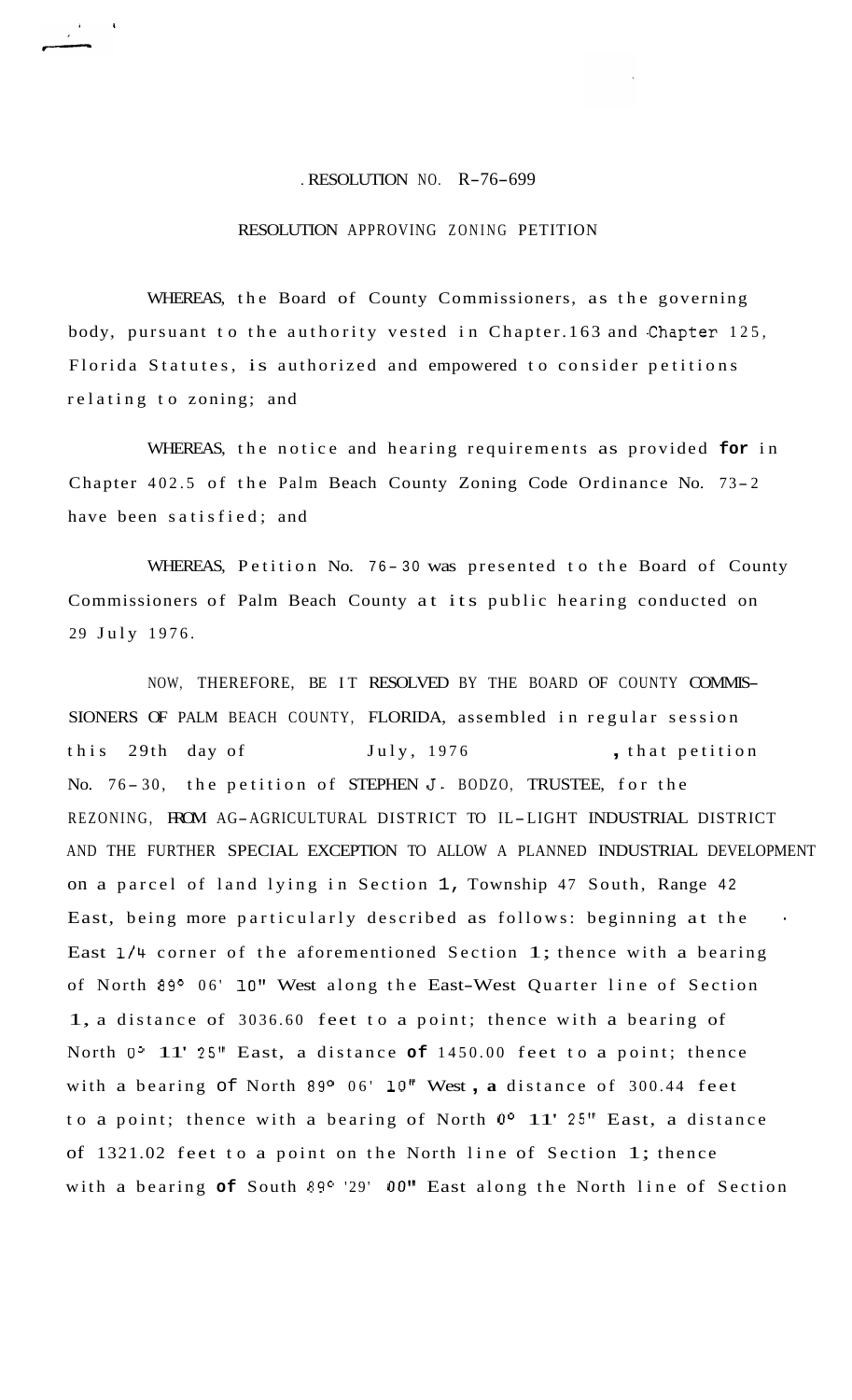1, a distance of 3351.38 feet to a point on the East line of Section 1; thence with a bearing of South **Oo** 29' **15"** West along the East line of Section 1, a distance of 2793.0'9 feet more or less to the Point of Beginning;'less the right- of-way for Clint Moore Road; containing 194.9 acres, more or less, and subject to easements and rights-ofway of record. Said property located on the north and south sides of Proposed Clint Moore Road, approximately .5 mile north of Yamoto .. Drive (N.W. 51st Street), and approximately .4 mile east of Military Trail (S.R. 809), was approved as advertised, subject to the following special conditions:

- 1. Developer shall construct Clint Moore Road between Congress Avenue and Military Trail as a two (2) lane collector facility.
- **2.** Developer shall construct the following at the inter section of Congress Avenue and Clint Moore Road, when warranted:

a) Left turn lane on the south and west approach b) Right turn lane on the north approach

**3.** Developer shall construct the following at the inter section of Military Trail (S.R. 809) and Clint Moore Road, when warranted : a) Left turn lane on the north and east approach

b) Right turn lane on the south approach

- 4. Developer shall construct all roadway improvements which are internal to the project according to the "Roadway Requirements Figure 5" of the Traffic Impact Analysis, as prepared by Kimley-Horn and Associates, Inc.
- 5. Developer shall install traffic signals on Clint Moore Road at both intersections with the development's interior roads, when warranted and as determined by the
- County Engineer.